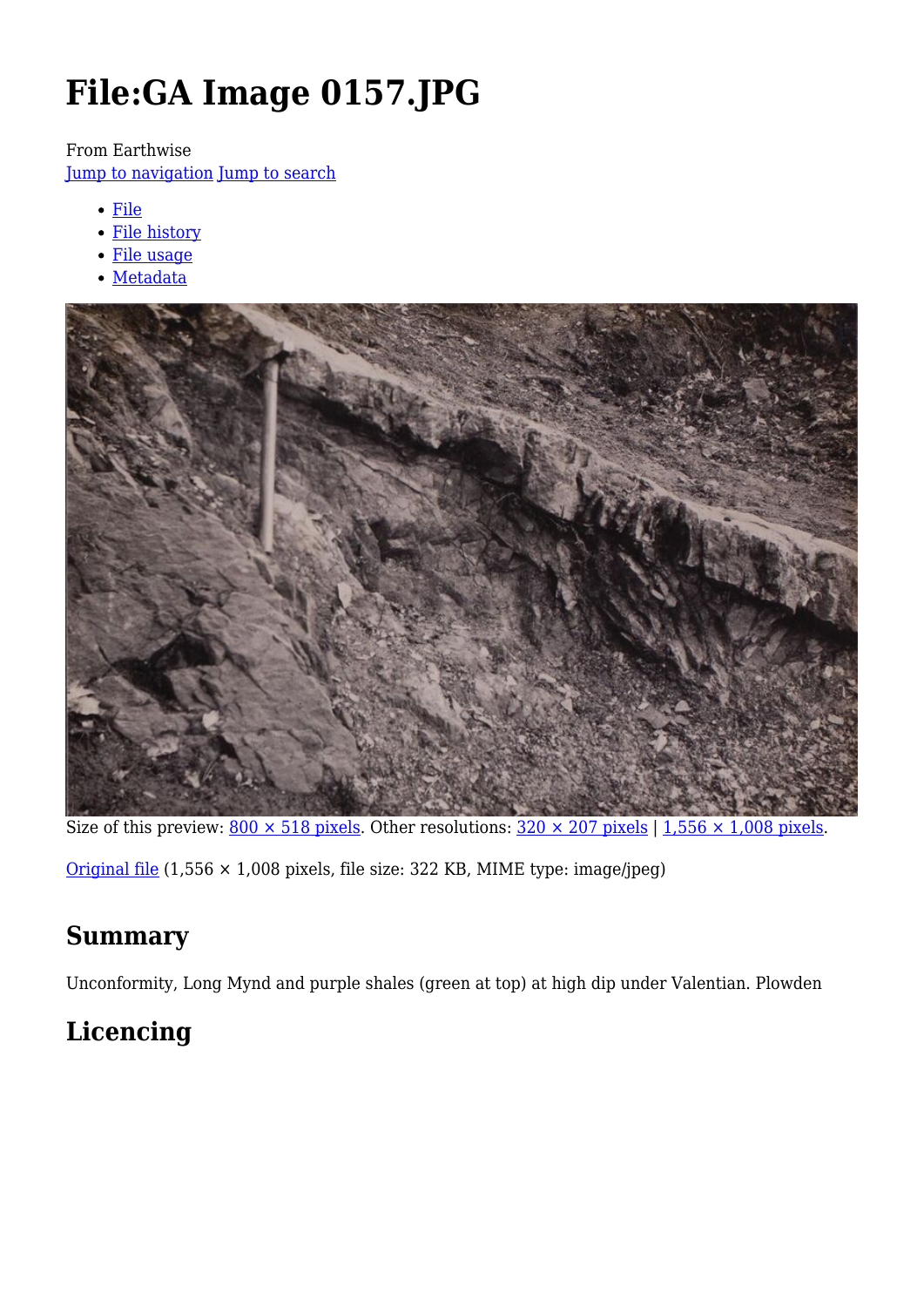Download of 1000 x 1000 pixel images is free for all non-commercial use - all we ask in return is for you to acknowledge BGS when using our images. Click our Terms and Conditions link below for information on acknowledgement text, and to find out about using our images commercially.

#### **Copyright**

The images featured on this site unless otherwise indicated are copyright material of the UK Research and Innovation (UKRI), of which the British Geological Survey is a component body. The British Geological Survey encourages the use of its material in promoting geological and environmental sciences. The images may be reproduced free of charge for any non-commercial use in any format or medium provided they are reproduced accurately and not used in a misleading or derogatory context. Where any images on this site are being republished or copied to others, the source of the material must be identified and the copyright status acknowledged. The permission to reproduce UKRI protected material does not extend to any images on this site which are identified as being the copyright of a third party. Authorisation to reproduce such material must be obtained from the copyright holders concerned.

#### **Non-commercial Use**

Use of the images downloaded from this site and reproduced digitally or otherwise may only be used for non-commercial purposes, which are:-

- Private study or research for a non-commercial purpose
- Education for teaching, preparation and examination purposes

When using the images please credit 'British Geological Survey' and include the catalogue reference ('P Number') of the item to allow others to access the original image or document. Noncommercial users of the images from this site are restricted to downloading no more than 30 images, without seeking further permission from [enquiries@bgs.ac.uk](mailto:enquiries@bgs.ac.uk)

#### **Commercial Use**

For commercial use of these images for which higher resolution images are available, individual permissions and/or licences arrangements should be agreed by contacting [enquiries@bgs.ac.uk](mailto:enquiries@bgs.ac.uk) Commercial use will include publications in books (including educational books), newspapers, journals, magazines, CDs and DVDs, etc, where a cover charge is applied; broadcasts on TV, film and theatre; and display in trade fairs, galleries, etc. If you are in doubt as to whether your intended use is commercial, please contact [enquiries@bgs.ac.uk](mailto:enquiries@bgs.ac.uk)

#### **Warranty**

Use of the images downloaded from this site is at the users own risk. UKRI gives no warranty as to the quality of the images or the medium on which they are provided or their suitability for any use. **Ordnance Survey topography**

Maps and diagrams in Earthwise use topography based on Ordnance Survey mapping. The National Grid and other Ordnance Survey data ©Crown Copyright and database rights 2015. Ordnance Survey Licence No. 100021290 EUL.

### **File history**

Click on a date/time to view the file as it appeared at that time.



You cannot overwrite this file.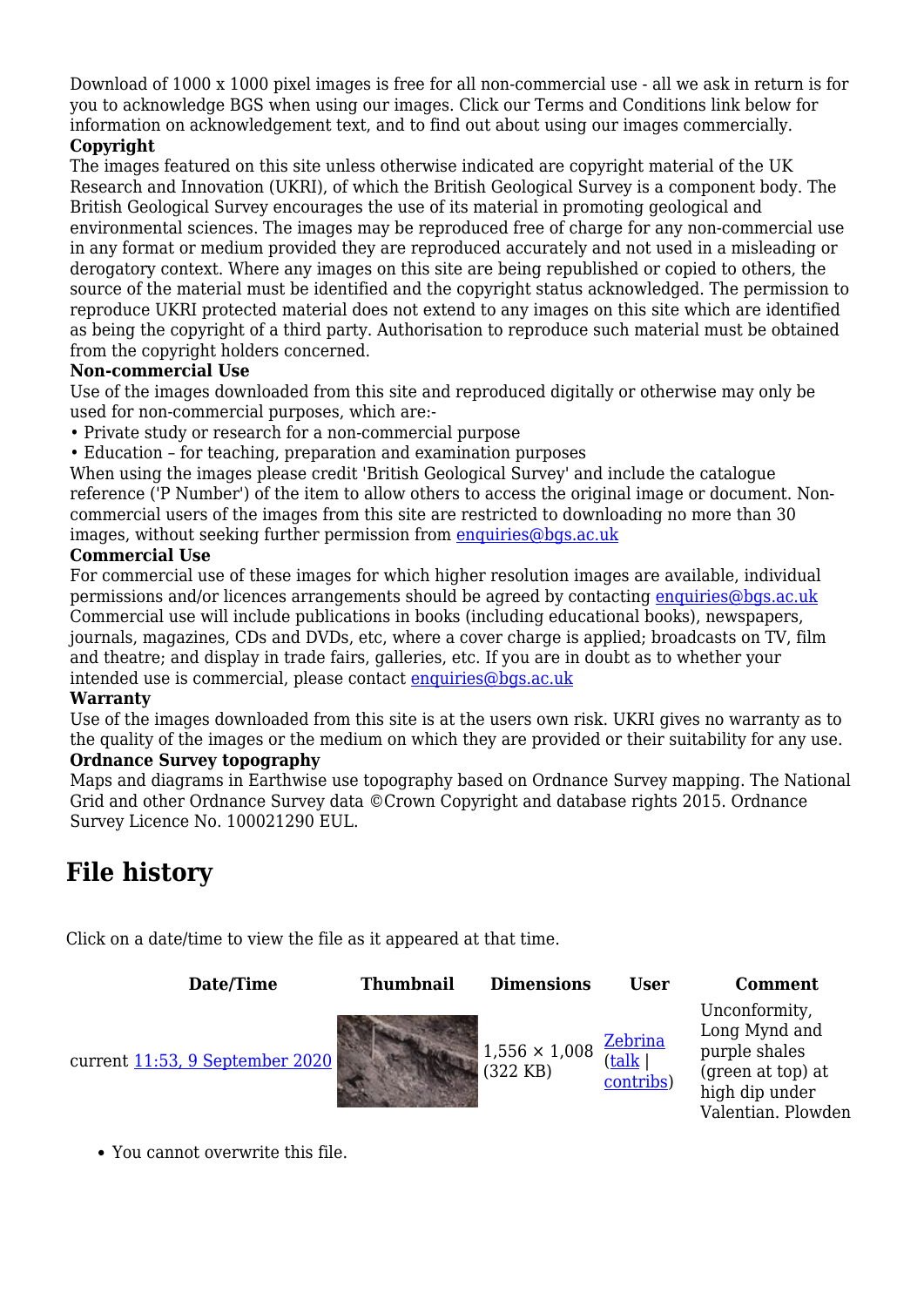# **File usage**

The following page links to this file:

[Elsie Giles photographs: Series 25-34. 1926–1934 - index, GA 'Carreck Archive'](http://earthwise.bgs.ac.uk/index.php/Elsie_Giles_photographs:_Series_25-34._1926%E2%80%931934_-_index,_GA_%27Carreck_Archive%27)

# **Metadata**

This file contains additional information, probably added from the digital camera or scanner used to create or digitise it.

If the file has been modified from its original state, some details may not fully reflect the modified file.

**Author** Bob **Date and time of data generation** 11:10, 8 September 2020 **Date and time of digitising** 11:10, 8 September 2020 **DateTimeOriginal subseconds** 92 **DateTimeDigitised subseconds** 92 Retrieved from ['http://earthwise.bgs.ac.uk/index.php?title=File:GA\\_Image\\_0157.JPG&oldid=49709](http://earthwise.bgs.ac.uk/index.php?title=File:GA_Image_0157.JPG&oldid=49709)' [Category](http://earthwise.bgs.ac.uk/index.php/Special:Categories):

[License tags](http://earthwise.bgs.ac.uk/index.php/Category:License_tags)

# **Navigation menu**

### **Personal tools**

- Not logged in
- [Talk](http://earthwise.bgs.ac.uk/index.php/Special:MyTalk)
- [Contributions](http://earthwise.bgs.ac.uk/index.php/Special:MyContributions)
- [Log in](http://earthwise.bgs.ac.uk/index.php?title=Special:UserLogin&returnto=File%3AGA+Image+0157.JPG&returntoquery=action%3Dmpdf)
- [Request account](http://earthwise.bgs.ac.uk/index.php/Special:RequestAccount)

### **Namespaces**

- [File](http://earthwise.bgs.ac.uk/index.php/File:GA_Image_0157.JPG)
- [Discussion](http://earthwise.bgs.ac.uk/index.php?title=File_talk:GA_Image_0157.JPG&action=edit&redlink=1)

 $\Box$ 

### **Variants**

### **Views**

• [Read](http://earthwise.bgs.ac.uk/index.php/File:GA_Image_0157.JPG)